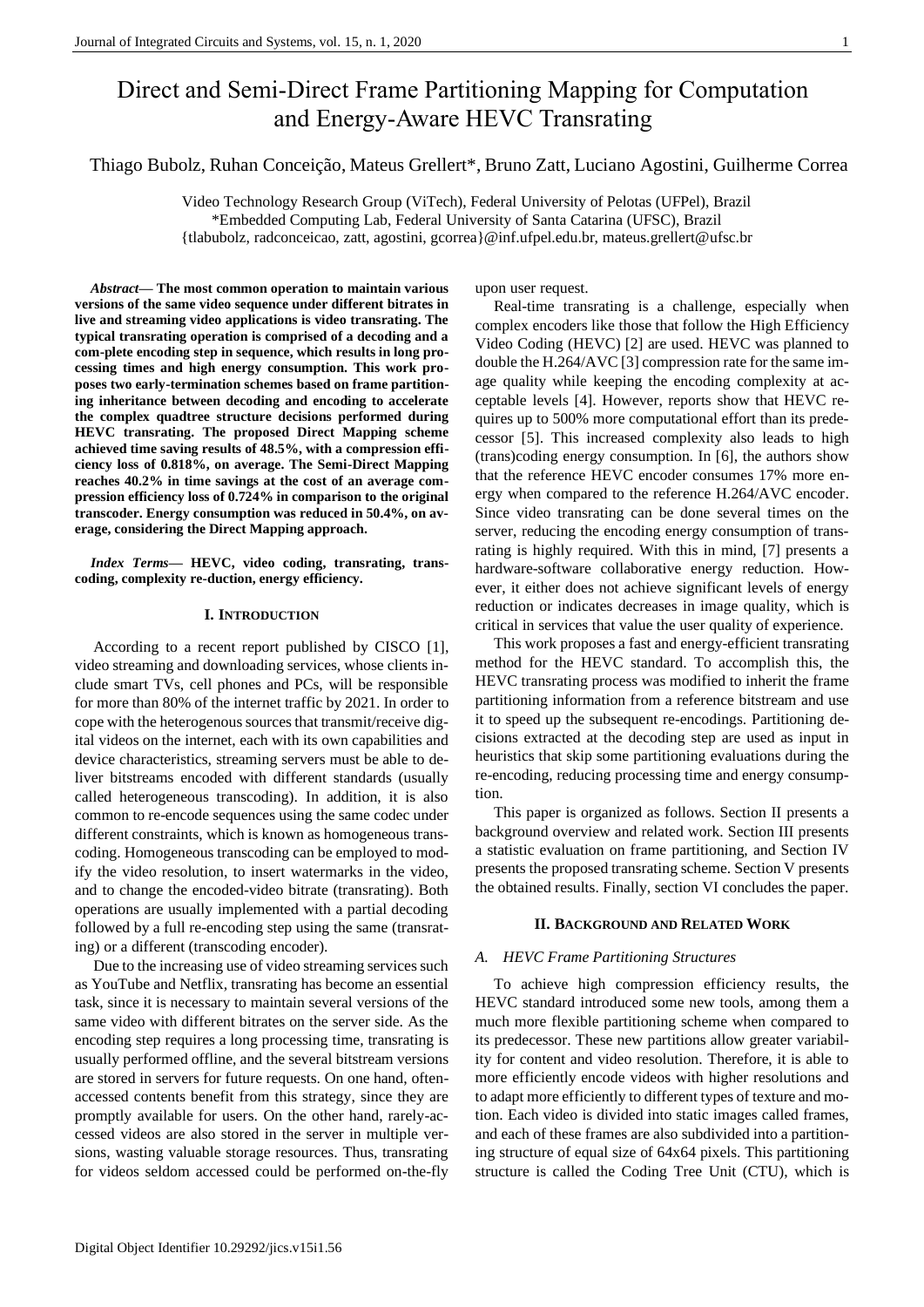responsible for subdividing the video frame into smaller parts according to the region characteristics.

Each CTU is then subdivided into smaller partitions called Coding Units (CU), which can assume variable sizes of 64x64, 32x32, 16x16 and 8x8 pixels. CUs are split recursively in a quadratic tree structure and the best partitioning is decided after all possibilities are tested and compared in terms of rate-distortion (RD) cost, which requires performing the full encoding process for the candidate CU, checking the required bitrate and the distortion of the encoded CU. Figure 1 shows this quadratic tree scheme that is employed in HEVC, with all its possible depths and subdivisions. As HEVC allows up to four partitioning levels, the computational complexity involved in this decision process is extremely high. In fact, previous works that analyze the computational cost of HEVC have shown that most of its complexity is associated to the complex decision of finding the best partitioning structures [4].

## *B. Video Transcoding*

Video transcoding systems can be classified in two categories: heterogeneous and homogeneous transcoding. This work focuses on a specific type of homogeneous transcoding called transrating, which is performed to change the video bitrate while still maintaining the same video encoding standard. Transrating is especially useful for streaming service providers that need to store more than one version of the same video content for different types of users, allowing onthe-fly adaptivity to the client network bandwidth.

The typical implementation of a homogeneous transcoder (usually referred as serial or tandem transcoder) starts by decoding a bitstream encoded according to a standard, generating a video output. Then, this video is used as input to an encoder that follows the same standard but employs different encoding parameters to change the bitstream, such as the target bitrate or the quantization parameter (QP). Thus, as the HEVC transcoder consists of an HEVC decoder and an HEVC encoder in sequence, it requires even longer processing times and greater energy consumption than a single HEVC encoder. Figure 2 illustrates an HEVC transcoder for bitrate adaptation, which begins by decoding the high bitrate (HBR) bitstream and then re-encodes the generated video sequence as a lower bitrate (LBR) bitstream, following a target bitrate parameter.

#### *C. Related Works*

Due to the high complexity of HEVC and consequently of transcoding systems that employ this encoder, several works that aim at reducing the high computational cost of frame partitioning decisions have been published in the literature in the last years.

In [8], the authors present a method for fast spatial rescaling, which uses the number of CU partitions in the high-resolution video to limit the partitioning decision while transcoding for lower resolutions for bitrate reduction. The method is based on similarities between CUs in the higher resolution version and in the lower resolution.

In [8], the authors also propose a technique for reducing the computational cost of spatial resolution adaptation. They



Fig. 1: Example of a CTU partitioned into several CUs following the HEVC quadtree structure.



Fig. 2: CU splitting process using side information from decoder.

propose the use of a set of random forests to quickly perform CU splitting decisions based on the co-located blocks in the video bitstream with the largest resolution.

The authors in [9] propose a CU early termination solution to speed up the HEVC transrating process based on three methods that reuse information from the original bitstream, such as motion vectors, average CU depths and the rate-distortion (RD) costs of co-located CUs.

This paper also proposes a strategy that inherits CU partitioning information from the decoding step to speed up the reencoding process. However, differently from [8, 9], it focuses on transcoding for lower bitrates, which presents specific characteristics. A statistical evaluation presented in the next section emphasizes these characteristics, which are then explored in the proposed transrating scheme.

#### **III. STATISTICAL EVALUATION OF CU PARTITIONING**

This section presents a statistical analysis on the correlation between CU sizes in a high bit rate (HBR) video and its transcoded versions with lower bit rates (LBR). The analysis provides the basis for the method proposed in this work.

The HEVC test Model (HM) reference software, version 16.4 [10], was used to collect information for this analysis. All the settings defined in the Common Test Conditions (CTC) document [11] were followed in the experiments, and the Random Access Main HEVC encoder configuration was used. The videos used for this statistical evaluation also belong to the CTC specifications and differ from one another in terms of motion and texture characteristics, as well as in spatial resolution: *ToddlerFountain*, *Rollercoaster*, *BasketballDrive*, *KristenAndSara*, *SlideEditing*, *RaceHorses* and *BlowingBubbles*.

Table I shows all the specifications for the analysis described in this section, as well as for the testing and results setup. All the sequences were first encoded with the HM software and QP=22, to guarantee an HBR bitstream with good image quality. Then, the transrating bitrates for each video were calculated as 80%, 60%, 40% and 20% of the bitrate obtained in the HBR encoding. Each video was then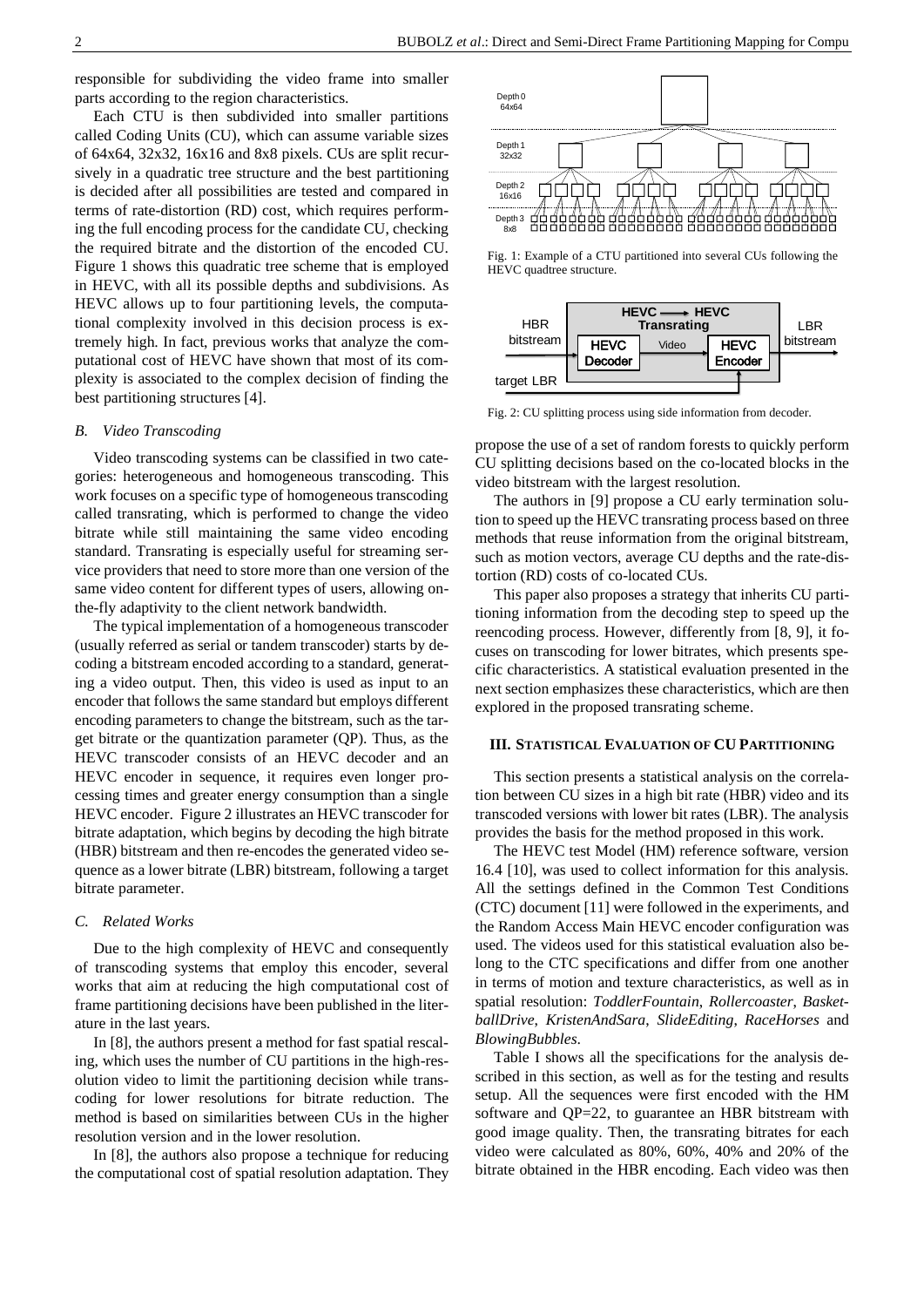transcoded four times (once for each target LBR) and the CU size after the transrating process was saved to be compared with the partitioning in the HBR bitstream during the correlation analysis.

Tables II-V show average correlation results in percentages for the four transrating processes performed in this analysis. The rows in each table represent each CU size chosen by the encoder during the original encoding process (i.e., the HBR bitstream, encoded with QP=22). The columns in each table represent the CU sizes chosen during the transrating to the LBR cases (i.e., the 80%, 60%, 40% and 20% bitrates in Tables II to V, respectively). For example, in Table IV (LBR=40% of the original bitrate), considering CUs encoded as 32×32 in the HBR bitstream, 52.28% of them were encoded in the same size  $(32\times32)$  when transrating to LBR, whereas 44.6% of them were encoded as larger CUs (64×64) and 3.07% were encoded as smaller CUs (2.74% as 16×16 CUs and only 0.33% as 8×8 CUs).

Figure 3 shows average results for all the LBR transratings considered in the analysis. Notice that the same behavior is recurrent for all CU sizes. In most cases, the same CU size used in the original encoding or a larger CU size is employed during the transrating for lower bitrates, but rarely a smaller CU size. Specifically for 64×64 CUs, as there are no larger CUs possible, in 93.09% of the cases the same CU size is employed on average, whereas only in 6.59% of the cases a smaller CU is used. For 32×32 and 16×16 CUs, only in 5.76% and in 0.86% of the cases smaller CUs are chosen, respectively. As there are no CUs smaller than 8×8, the same CU size or a larger CU size is necessarily employed when transrating for LBR.

Thus, the analysis presented in this section reveals that there is usually a small chance of a CU being encoded as smaller partitions when transrating from HBR bitstream to LBR bitstreams. This is expected because using smaller CUs requires including more side information to the bitstream, such as block headers, motion vectors, etc. This way, when transrating for reduced bitrates, it is expected that larger (and less numerous) CUs are used. It is important to note that there are still 5.76% of 64×64 CUs transcoded as 32×32 on average, which is still a considerable percentage that can cause significant compression efficiency loss if not treated properly. This observation led to the proposal of two different fast transrating schemes, which are described in the next section.

## **IV. LOW-COMPLEXITY TRANSRATING SCHEMES**

The analysis presented in the previous section led to conclusions that guided the two schemes for a low-complexity transrating scheme presented in this section, aiming at reducing computational cost and energy consumption. Both schemes are directly linked to the statistical evaluation presented in the previous section. In both cases, the main idea consists of stopping earlier the search for the optimal quadratic tree that represents the best CTU partitioning.

The analysis revealed that when transcoding an HBR bitstream to LBR, a CU is hardly partitioned in a smaller size than in the HBR version, so there is usually encoded at the

|                                                                                 |                        | TABLE I: ANALYSIS AND TESTING SET CONFIGURATION    |                                    |                   |  |  |  |  |  |  |
|---------------------------------------------------------------------------------|------------------------|----------------------------------------------------|------------------------------------|-------------------|--|--|--|--|--|--|
|                                                                                 | Codec                  | HEVC Model 16.4 (HM 16.4)                          |                                    |                   |  |  |  |  |  |  |
|                                                                                 | Configuration          | Random Access                                      |                                    |                   |  |  |  |  |  |  |
|                                                                                 | <b>Base QP*</b>        | 22                                                 |                                    |                   |  |  |  |  |  |  |
|                                                                                 | <b>Bitrate Ratios</b>  |                                                    | 80%, 60%, 40% and 20%              |                   |  |  |  |  |  |  |
|                                                                                 | <b>Training</b>        | ToddlerFountain, Rollercoaster, Basket-            |                                    |                   |  |  |  |  |  |  |
| <b>Sequences</b>                                                                |                        | ballDrive, KristenAndSara, SlideEditing,           |                                    |                   |  |  |  |  |  |  |
|                                                                                 |                        | RaceHorses, BlowingBubbles                         |                                    |                   |  |  |  |  |  |  |
| ToddlerFontain, Rollercoaster, Kimono,<br>ParkScene, Cactus, BOTerrace, Basket- |                        |                                                    |                                    |                   |  |  |  |  |  |  |
|                                                                                 | <b>Testing</b>         | ballDrive, BasketballDrill, BQMall, Par-           |                                    |                   |  |  |  |  |  |  |
|                                                                                 | <b>Sequences</b>       |                                                    | tyScene, BasketballPass, BOSquare, |                   |  |  |  |  |  |  |
|                                                                                 |                        |                                                    | FourPeople, Johnny, ChinaSpeed,    |                   |  |  |  |  |  |  |
|                                                                                 |                        |                                                    | SlideShow                          |                   |  |  |  |  |  |  |
| *used to obtain the High Bitrate (HBR)                                          |                        |                                                    |                                    |                   |  |  |  |  |  |  |
|                                                                                 |                        |                                                    |                                    |                   |  |  |  |  |  |  |
|                                                                                 |                        | TABLE II: AVERAGE CORRELATION RESULTS FOR LBR=80%  |                                    |                   |  |  |  |  |  |  |
| Original                                                                        |                        | CU size after transrating to LBR=80%               |                                    |                   |  |  |  |  |  |  |
| <b>CU</b> size                                                                  | $64\times64$           | $32\times32$                                       | $16\times16$                       | $8\times8$        |  |  |  |  |  |  |
| $64\times64$                                                                    | (%)<br>86.92           | $\frac{(\%)}{(\%)}$<br>10.16                       | (%)<br>1.83                        | $(\%)$<br>1.05    |  |  |  |  |  |  |
| $32\times32$                                                                    | 27.51                  | 64.59                                              | 6.62                               | 1.26              |  |  |  |  |  |  |
| $16\times16$                                                                    | 9.41                   | 19.95                                              | 65.47                              | 5.15              |  |  |  |  |  |  |
| $8\times8$                                                                      | 5.34                   | 10.72                                              | 21.76                              | 62.16             |  |  |  |  |  |  |
|                                                                                 |                        |                                                    |                                    |                   |  |  |  |  |  |  |
|                                                                                 |                        | TABLE III: AVERAGE CORRELATION RESULTS FOR LBR=60% |                                    |                   |  |  |  |  |  |  |
| Original                                                                        |                        | CU size after transrating to LBR=60%               |                                    |                   |  |  |  |  |  |  |
| <b>CU</b> size                                                                  | $64\times64$           | $32\times32$                                       | $16\times 16$                      | $8\times8$        |  |  |  |  |  |  |
|                                                                                 | $(\%)$                 | $(\%)$                                             | (%)                                | $(\%)$            |  |  |  |  |  |  |
| $64\times64$                                                                    | 91.83                  | 7.00                                               | 1.07                               | 0.10              |  |  |  |  |  |  |
| $32\times32$<br>$16\times16$                                                    | 39.92<br>17.34         | 55.54<br>23.07                                     | 4.02<br>56.99                      | 0.52<br>2.60      |  |  |  |  |  |  |
| $8\times8$                                                                      | 14.76                  | 16.98                                              | 22.48                              | 45.77             |  |  |  |  |  |  |
|                                                                                 |                        |                                                    |                                    |                   |  |  |  |  |  |  |
| TABLE IV: AVERAGE CORRELATION RESULTS FOR LBR=40%                               |                        |                                                    |                                    |                   |  |  |  |  |  |  |
| Original                                                                        |                        | CU size after transrating to LBR=40%               |                                    |                   |  |  |  |  |  |  |
| <b>CU</b> size                                                                  | $64\times64$           | $32\times32$                                       | $16\times 16$                      | $8\times8$        |  |  |  |  |  |  |
|                                                                                 | $(\%)$                 | $(\%)$                                             | $(\%)$                             | $(\%)$            |  |  |  |  |  |  |
| $64\times64$<br>$32\times32$                                                    | 95.48<br>44.66         | 4.07<br>52.28                                      | 0.42<br>2.74                       | 0.03<br>0.33      |  |  |  |  |  |  |
| $16\times16$                                                                    | 20.01                  | 23.50                                              | 54.49                              | 2.00              |  |  |  |  |  |  |
| $8\times8$                                                                      | 13.50                  | 17.70                                              | 22.59                              | 46.21             |  |  |  |  |  |  |
|                                                                                 |                        |                                                    |                                    |                   |  |  |  |  |  |  |
|                                                                                 |                        | TABLE V: AVERAGE CORRELATION RESULTS FOR LBR=20%   |                                    |                   |  |  |  |  |  |  |
| Original                                                                        |                        | CU size after transrating to LBR=20%               |                                    |                   |  |  |  |  |  |  |
| <b>CU</b> size                                                                  | $64\times64$<br>$(\%)$ | $32\times32$<br>$(\%)$                             | $16\times16$<br>$(\%)$             | $8\times8$<br>(%) |  |  |  |  |  |  |
| $64\times 64$                                                                   | 98.16                  | 1.71                                               | 0.12                               | 0.01              |  |  |  |  |  |  |
| $32\times32$                                                                    | 55.17                  | 43.27                                              | 1.42                               | 0.14              |  |  |  |  |  |  |
| 16×16                                                                           | 29.67                  | 22.22                                              | 47.39                              | 0.72              |  |  |  |  |  |  |
| $8\times8$                                                                      | 22.37                  | 21.18                                              | 19.40                              | 37.04             |  |  |  |  |  |  |
|                                                                                 |                        |                                                    |                                    |                   |  |  |  |  |  |  |
|                                                                                 |                        |                                                    |                                    |                   |  |  |  |  |  |  |
| $8\times8$                                                                      |                        |                                                    |                                    |                   |  |  |  |  |  |  |
|                                                                                 |                        |                                                    |                                    |                   |  |  |  |  |  |  |
| Original CU size<br>$16 \times 16$                                              |                        |                                                    |                                    |                   |  |  |  |  |  |  |
|                                                                                 |                        |                                                    |                                    |                   |  |  |  |  |  |  |
| 32×32                                                                           |                        |                                                    |                                    |                   |  |  |  |  |  |  |
|                                                                                 |                        |                                                    |                                    |                   |  |  |  |  |  |  |
| 64×64                                                                           |                        |                                                    |                                    |                   |  |  |  |  |  |  |
|                                                                                 |                        |                                                    |                                    |                   |  |  |  |  |  |  |
| 0                                                                               | 20                     | 40                                                 | 80<br>60                           | 100               |  |  |  |  |  |  |
|                                                                                 |                        | CU size after transrating                          |                                    |                   |  |  |  |  |  |  |

Fig. 3: Average CU partitioning correlation after transrating for different

 $\blacksquare$ 64×64  $\blacksquare$ 32×32  $\square$ 16×16  $\square$ 8×8

LBR.

same or lower quadtree depth. Both proposed schemes explore this characteristic, as presented in the following paragraphs.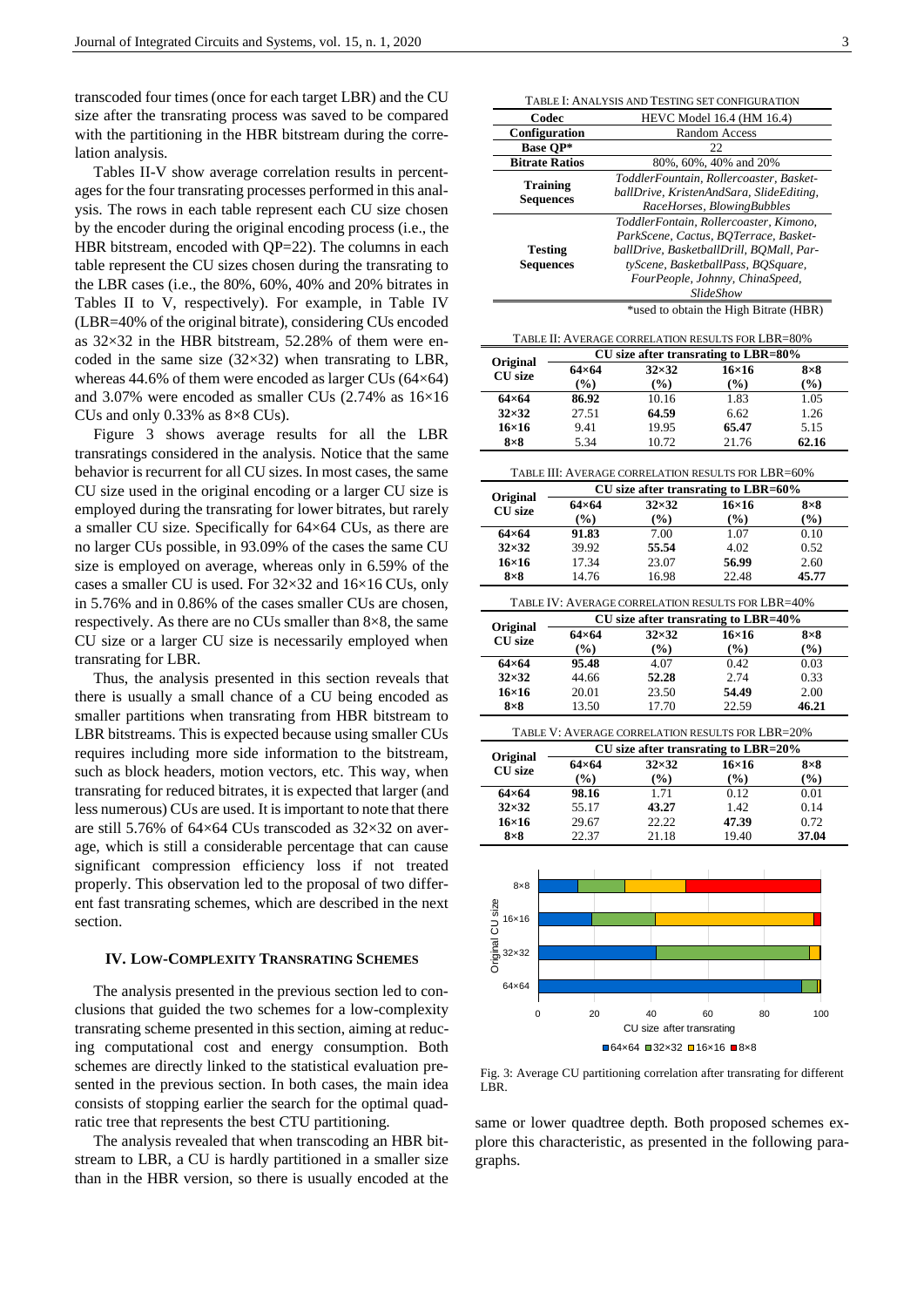# *A. Direct Mapping*

The first proposed scheme, named as Direct Mapping, directly employs the partitioning of CUs observed during the decoding process within the transrating to assist CU splitting decisions during the reencoding. Notice in the Fig. 2 that since there is a decoding process before the reencoding process, it is possible to retrieve information from the decoder, such as the CU depth.

Figure 4 shows the Direct Mapping scheme implemented in the transcoder. For each frame that the HEVC decoder decodes from the HBR bitstream, the quadtree depth of every CU is stored to be used as side information during the reencoding of the same frame. This way, when the decoded frame is delivered to the HEVC encoder, a mapping of the CU depths for this corresponding frame is also delivered (*HBR CU Depth Map*, in Fig. 4) and the transcoder uses it to speed up the reencoding.

During the HEVC encoding process, the recursive search for the best quadtree partitioning will continue only if the current CU depth is smaller than the depth obtained from the *HBR CU Depth Map*. Oppositely, if the current CU depth is larger than or equal to the depth obtained from the *HBR CU Depth Map*, the CU splitting process is halted. For example, if a CU was decoded with size  $32\times32$  (i.e., depth 1), the recursive CU splitting will be forced to stop at depth 1.

In summary, the Direct Mapping scheme aims at applying in the second encoding at most the same quadtree depth used in the first encoding, limiting significantly the number of partitioning possibilities to be tested. As previously discussed, if an HBR-to-LBR transrating is considered, the number of inaccurate decisions will be very small in most cases, causing small losses in compression efficiency.

#### *B. Semi-Direct Mapping*

The Semi-Direct Mapping scheme is proposed in this article based on the observation from Fig. 3 that specifically for 64×64 CUs there is a larger amount of outstanding cases in which the transcoded CUs assume a smaller size. This is expected because the encoder does not allow CUs larger than  $64\times64$ , so that the transcoded units will necessarily be encoded with the same size or as smaller block. Fig. 3 showed that in 93.09% of the cases the same CU size is employed on average, whereas in 6.59% of the cases a smaller CU is used. This means that the scheme presented in the previous section will lead to inaccurate decisions and therefore to compression efficiency losses in 6.59% of the 64×64 CUs.

To overcome this, the Semi-Direct Mapping allows that CUs encoded as 64×64 in the HBR bitstream are allowed to advance one more level when searching the best quadtree composition in the LBR encoding. In other words, CUs encoded as 64×64 in the HBR will be tested as 64×64 and as  $32\times32$  in the LBR encoding. This modification allows that inaccurate decisions decrease from 6.59% to only 0.6% in 64×64 CUs.

The same flowchart presented in Fig. 4 applies for the Semi-Direct Mapping, except for the test that halts the recursive CU splitting, which is different for 64×64 CUs. For  $32\times32$  and  $16\times16$  CUs, the same test performed by the Direct Mapping scheme is used: if the current CU depth is larger than or equal to the depth obtained from the *HBR CU Depth* 



Fig. 4: Proposed CU splitting process for the Direct Mapping scheme using side information from the decoder.

*Map*, the CU splitting process is halted; otherwise, it continues. For 64×64 CUs, if the current CU depth is larger than or equal to the depth obtained from the *HBR CU Depth Map* plus one, the CU splitting process is halted; otherwise, it continues.

#### **V. TESTING AND EXPERIMENTAL RESULTS**

The experiments presented in this section were conducted in the same conditions of the analysis presented in section III, except for the video sequences that are different from those to avoid biased results. All videos used in the experiments are listed in the last row of Table I, and they include classes A2, B, C, D, E from the CTC document [11]. To evaluate the proposed method in terms of encoding efficiency, time savings and energy consumption, a tandem transrating with no changes in the encoding algorithm was performed for all video sequences for comparison purposes. Similarly to the experiments described in section III, the HBR bitstreams were encoded with QP=22, and the LBR cases as 80%, 60%, 40%, and 20% of the HBR bitstream. The original tandem transcoder was used to perform the four transratings for each video sequence. Then, two modified versions of the transcoder were implemented with the schemes proposed in section IV.

The proposed transrating schemes were also executed for the 15 video sequences, taking the same four LBR cases as target bitrates. Each video sequence and LBR combination was executed under the two schemes (i.e., the Direct Mapping and the Semi-Direct Mapping), totalizing 120 transcodings. Thus, the results presented in this section are comparisons between the two proposed schemes and the original tandem transcoder, which totalizes 180 transcodings.

## *A. Encoding Efficiency*

The Bjøntegaard Delta (BD)-rate [12] metrics were used to evaluate the encoding efficiency of the schemes. BD-rate corresponds to the bitrate difference between two compared encoding solutions given the same image quality, so that a positive BD-rate value indicates bitrate increase (i.e., loss of compression efficiency). The BD-rate is usually calculated based on the bitrate and the peak-to-noise ratio (PSNR) obtained by encoding a video sequence according to four different Quantization Parameters (QP). As streaming systems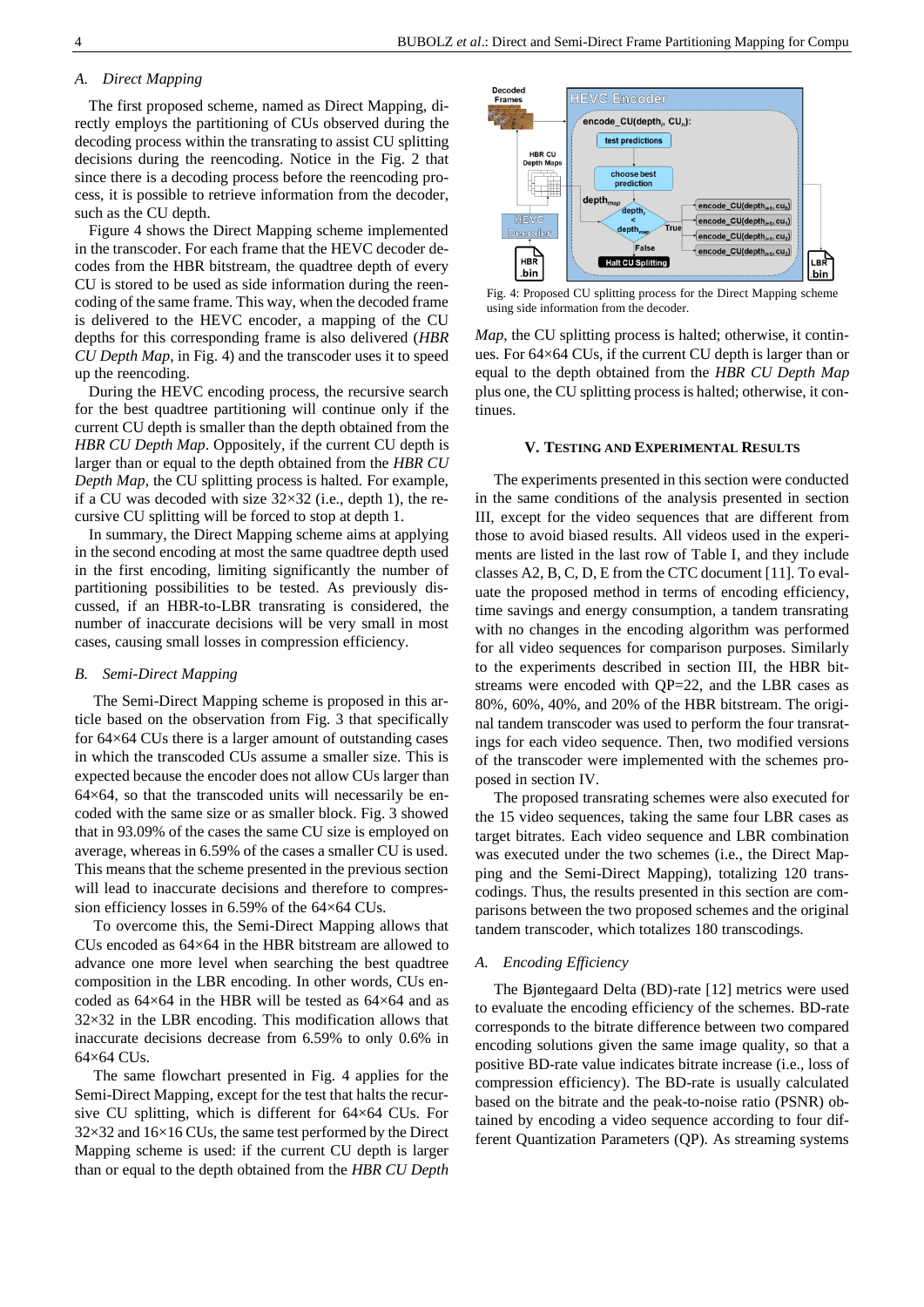TABLE VI: OBTAINED RESULTS IN TERMS OF BD-RATE, TIME SAVINGS (TS) AND BD-RATE/TS (BD/TS).

|                        |                 | <b>Direct Mapping</b> |                    | <b>Semi-Direct Mapping</b> |       |                    |  |  |
|------------------------|-----------------|-----------------------|--------------------|----------------------------|-------|--------------------|--|--|
| <b>Sequences</b>       | BD-rate $(\% )$ | TS(%)                 | $BD/TS \times 100$ | <b>BD-rate</b> $(\% )$     | TS(%) | $BD/TS \times 100$ |  |  |
| ToddlerFountain        | 0.534           | 45.0                  | 1.19               | 0.435                      | 39.2  | 1.11               |  |  |
| Rollercoaster          | 1.111           | 69.9                  | 1.59               | 1.103                      | 56.3  | 1.95               |  |  |
| Kimono                 | 0.854           | 57.4                  | 1.49               | 0.577                      | 49.0  | 1.17               |  |  |
| ParkScene              | 0.442           | 44.7                  | 0.99               | 0.678                      | 43.7  | 1.55               |  |  |
| Cactus                 | 1.264           | 39.7                  | 3.18               | 1.095                      | 35.9  | 3.04               |  |  |
| <b>BOTerrace</b>       | 0.961           | 39.7                  | 2.42               | 0.649                      | 32.4  | 2.00               |  |  |
| <b>BasketballDrill</b> | 0.578           | 40.2                  | 1.44               | 0.503                      | 30.9  | 1.62               |  |  |
| <b>BOMall</b>          | 0.848           | 42.1                  | 2.01               | 0.781                      | 33.2  | 2.34               |  |  |
| PartyScene             | 0.406           | 33.3                  | 1.22               | 0.511                      | 31.6  | 1.61               |  |  |
| <b>BasketballPass</b>  | 0.659           | 30.0                  | 2.20               | 0.635                      | 25.4  | 2.49               |  |  |
| <b>BOSquare</b>        | 0.041           | 42.8                  | 0.09               | 0.032                      | 31.4  | 0.10               |  |  |
| <b>FourPeople</b>      | 0.882           | 63.3                  | 1.39               | 0.726                      | 49.3  | 1.47               |  |  |
| Johnny                 | 0.692           | 71.3                  | 0.97               | 0.763                      | 57.9  | 1.31               |  |  |
| ChinaSpeed             | 0.741           | 37.9                  | 1.96               | 0.789                      | 33.2  | 2.36               |  |  |
| <i>SlideShow</i>       | 2.212           | 70.3                  | 3.15               | 1.580                      | 53.2  | 2.96               |  |  |
| Average                | 0.818           | 48.5                  | 1.69               | 0.724                      | 40.2  | 1.81               |  |  |

are focused on guaranteeing a set of target bitrates, instead of four different QPs, four different LBR bitstreams presented in the previous sections are used in the BD-rate computation.

Table VI shows the average results obtained when transrating all video sequences from the HBR bitstream to the four LBR bitstreams according to the Direct Mapping and the Semi-Direct Mapping schemes. BD-rate values results show that the Direct Mapping scheme led to an average bit rate increase of only 0.818%. On the other hand, the Semi-Direct Mapping method achieves better results in terms of compression efficiency, with BD-rate of 0.724%. This was expected since in the second method allows a more flexible decision for CUs originally encoded as 64×64 in the HBR bitstream.

The worst-case results in compression efficiency are for the *SlideShow* video sequence, which presented a BD-rate of 2.212% in Direct Mapping and 1.580% in Semi-Direct Mapping. This happens because *SlideShow* is the most homogeneous video sequence, exclusively composed of screen content. Thus, with a much larger occurrence of 64×64 CUs, the quadtree search is limited already at the first depth in most cases considering the Direct Mapping scheme. Notice that *SlideShow* is also the case with larger BD-rate decrease when the Semi-Direct Mapping is used instead of the Direct

TABLE VII: AVERAGE RESULTS IN TERMS OF Δ BITSTREAM (ΔB) AND SSIM (STRUCTURAL SIMILARITY INDEX) FOR DIRECT MAPPING.

| <b>Direct Mapping</b>                |              |       |  |  |  |  |  |  |  |
|--------------------------------------|--------------|-------|--|--|--|--|--|--|--|
| SSIM<br>* $\Delta B$ (%)<br>Sequence |              |       |  |  |  |  |  |  |  |
| <i>ToddlerFountain</i>               | $+7e^{-07}$  | 0.973 |  |  |  |  |  |  |  |
| Rollercoaster                        | $-1e^{-04}$  | 0.994 |  |  |  |  |  |  |  |
| Kimono                               | $-6e^{-05}$  | 0.974 |  |  |  |  |  |  |  |
| ParkScene                            | $+3e^{-04}$  | 0.975 |  |  |  |  |  |  |  |
| Cactus                               | $+3e^{-06}$  | 0.980 |  |  |  |  |  |  |  |
| <i>BOTerrace</i>                     | $-8e^{-05}$  | 0.977 |  |  |  |  |  |  |  |
| <b>BOMall</b>                        | $-1e^{-0.5}$ | 0.978 |  |  |  |  |  |  |  |
| PartyScene                           | $-1e^{-04}$  | 0.969 |  |  |  |  |  |  |  |
| <b>BasketballDrill</b>               | $+7e^{-06}$  | 0.967 |  |  |  |  |  |  |  |
| <b>BOSquare</b>                      | $-9e^{-04}$  | 0.975 |  |  |  |  |  |  |  |
| <b>BasketballPass</b>                | $+4e^{-06}$  | 0.966 |  |  |  |  |  |  |  |
| <i>FourPeople</i>                    | $-1e^{-04}$  | 0.987 |  |  |  |  |  |  |  |
| Johnny                               | $-6e^{-04}$  | 0.991 |  |  |  |  |  |  |  |
| ChinaSpeed                           | $+1e^{-06}$  | 0.976 |  |  |  |  |  |  |  |
| SlideShow                            | $-2e^{-03}$  | 0.992 |  |  |  |  |  |  |  |
| Average                              | $-2e^{-04}$  | 0.978 |  |  |  |  |  |  |  |

\*ΔB means the percentage increase of the bitstream, in positive cases, and the decrease of the bitstream, in negative cases, comparing the original encoding with the modified encoding

Mapping. Since most CUs in this video are  $64\times64$ , compression efficiency increases significantly when the Semi-Direct Mapping scheme is employed, allowing one more CU size to be tested.

The sequence that presents the best compression efficiency results in both schemes is *BQSquare*. For this sequence, BD-rate results are very close to zero, which means that compression efficiency losses are negligible. It is important to emphasize, however, that this a spatially heterogeneous video sequence with small resolution (320×240 pixels). This leads the original encoding process to decide more frequently for smaller CUs ( $16\times16$  and  $8\times8$ ) in the HBR bitstream, and consequently halts the LBR encoding process at deeper quadtree levels.

Table VII shows results for average bitrate difference inpercentage. Notice that negative values indicate that the video encoded with the direct mapping technique achieved a smaller bitrate than the original bitstream. Even when values are positive (which indicates that the proposed solution increased the bitstream size), the values are negligible, increasing a maximum of 0.0003% for ParkScene. This shows that even when the algorithm skipped some CU sizes the rate control tool kept the bitrate as close as possible from the target.

In addition, Table VII shows the SSIM (Structural similarity) between sequences encoded with the original and the proposed encoders (using Direct Mapping). This metric is used to compare local patterns of pixel intensities that have been normalized for luminance and contrast [13]. When SSIM is closer to one, it indicates that the image quality is less degraded. It is possible to observe that the SSIM values were greater than 0.96, which means that the proposed solution produces a negligible image degradation over the baseline encoder. Therefore, it is possible to conclude that the proposed algorithm does not impose significant losses in terms of both image quality and bitrate.

Figure 5 shows a set of images from the *BQTerrace* sequence that illustrate the compression efficiency of the Direct Mapping scheme. The figure compares the partitioning obtained by the original tandem transcoder and by the Direct Mapping scheme when transcoding the 60% LBR bitstream and the 40% LBR bitstream. In both cases, it is noticeable that the obtained partitioning is very similar between the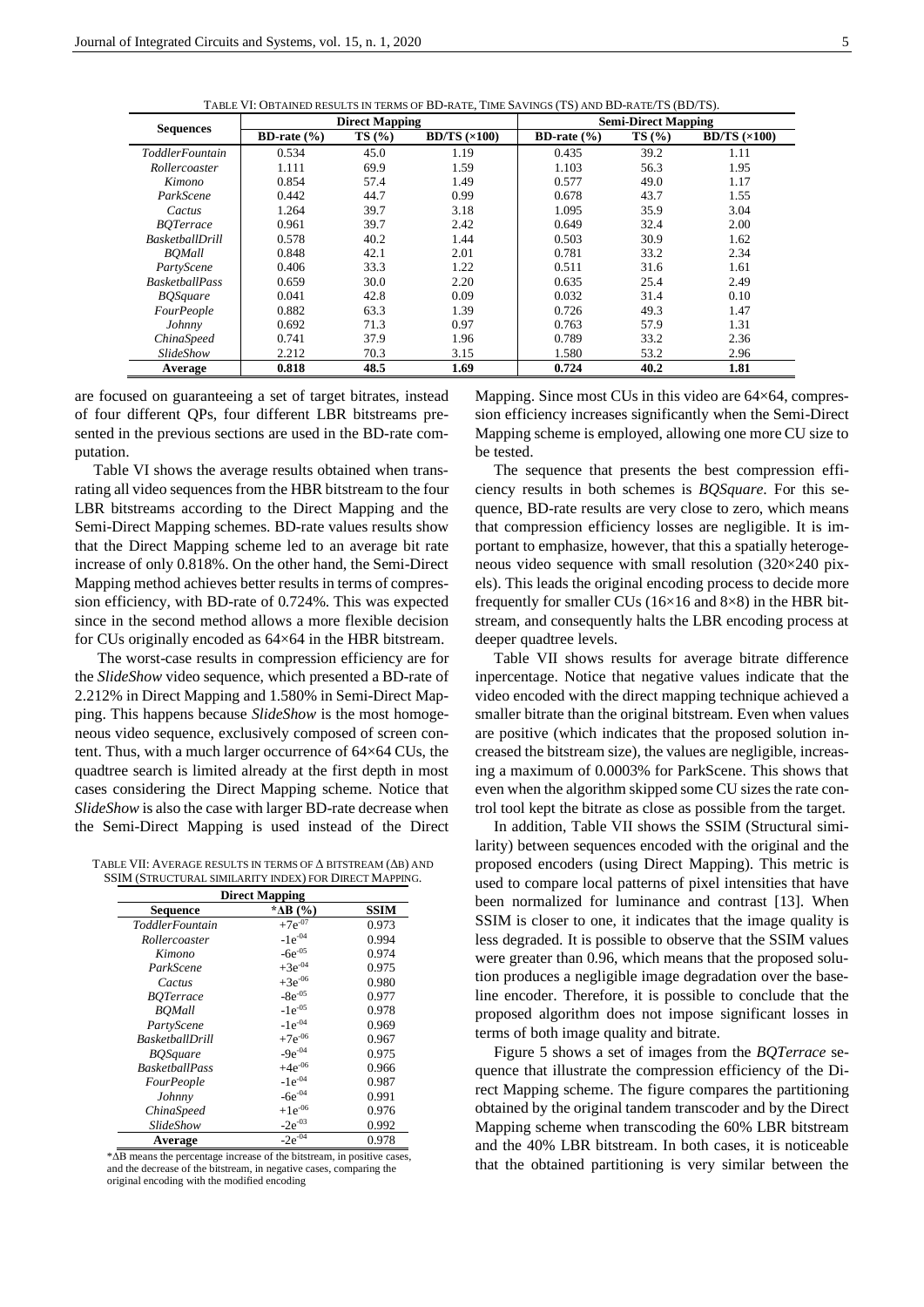original and the modified transcoder, with few differences (mostly in 64×64 CUs). These similar decisions are responsible for the high compression efficiency achieved by both schemes.

## *B. Time Savings*

Table VI also shows time savings (TS) results achieved with the two proposed schemes. The values show that the two strategies are capable of reducing transrating time significantly, with an average reduction of 48.5% for the Direct Mapping and 40.2% for the Semi-Direct Mapping. As expected, the Semi-Direct Mapping scheme reaches smaller

$$
TS = \frac{T_O - T_M}{T_O} \tag{1}
$$

time savings in comparison to the original tandem transcoder than the Direct Mapping, since it allows further tests in the recursive quadtree splitting.

TS results are calculated according to (1), where *T<sup>O</sup>* represents the processing time required by the original transcoder and *T<sup>M</sup>* represents the processing time required by the transcoder modified according to one of the schemes proposed in section IV.

The video that achieved the greatest reduction in transrating time was *Johnny*, with a TS of 71.3% for Direct Mapping and 57.9% for Semi-Direct Mapping. This is because the sequence has a High Definition resolution (1024×720) and is composed of several homogeneous regions along the frame,

which tend to assume larger partitions when transcoded for lower bitrates. The worst-case result in time savings is for the *BasketballPass* video, a temporally and spatially heterogeneous sequence, which still managed to achieve a TS of 30% and 25.4% for both methods at the cost of a BD-rate increase of 0.659% and 0.635%.

For fair comparison, Table VI also presents the ratio between BD-rate and TS (BD/TS), which shows the amount of encoding efficiency loss for each percentage in time savings. The numbers are multiplied by 100 as shown in (2) for clarity. On average, an increase of 0.0169% in BD-rate is required for each one percent of TS achieved by Direct Mapping and an average increase of 0.0181% in BD-rate is required for each one percent of TS achieved by Semi-Direct Mapping. These numbers are especially useful for comparisons with related works, as shown later.

$$
BD/TS = \frac{BD\text{-}rate}{TS} \times 100\tag{2}
$$

# *C. Energy Saving*

The transrating scheme was also evaluated in terms of energy consumption. These results were obtained with the Running Average Power Limit (RAPL) [14] tool, which is found in some Intel architectures, such as Ivy Bridge and Sandy Bridge. RAPL uses the Model Specific Registers (MSR) to monitor the energy consumption of a processor. To obtain the results, RAPL was run at the same time as the transrating and stopped immediately after its operation. No other



Fig. 5: CU partitions for the same frame of *BQTerrace* sequence encoded with LBR=60% and LBR=40% by the original transcoder and by the proposed Direct Mapping scheme.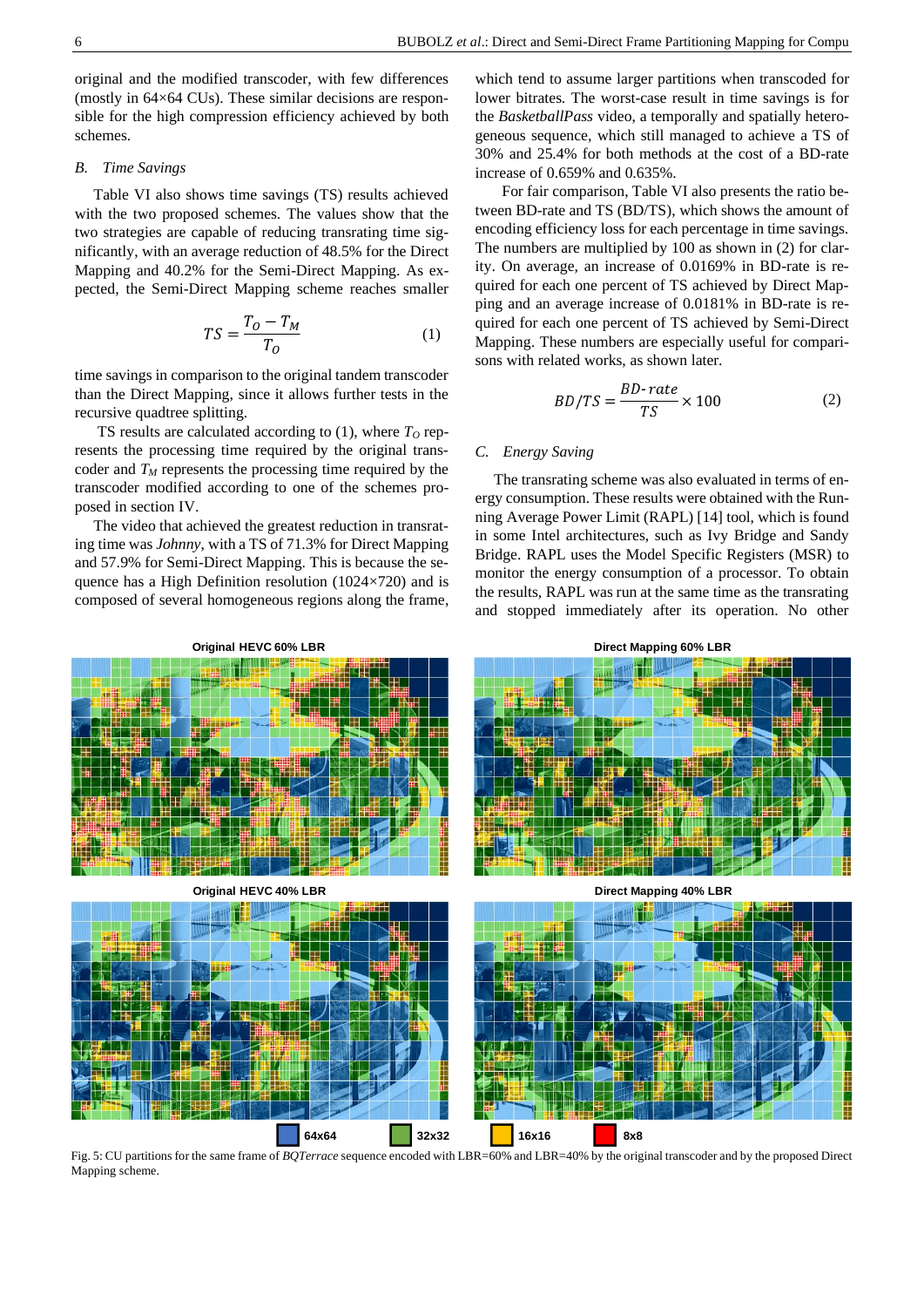TABLE VIII: AVERAGE RESULTS IN TERMS OF ENERGY SAVING (ES) AND BD-RATE/ES (BD/ES) FOR DIRECT MAPPING.

|                   | <b>Direct Mapping</b> |                         |
|-------------------|-----------------------|-------------------------|
| <b>Resolution</b> | ES(%)                 | $BD/ES$ ( $\times$ 100) |
| 4К                | 73.9                  | 1.50                    |
| <b>Full HD</b>    | 46.3                  | 1.96                    |
| HD                | 63.0                  | 1.77                    |
| 480 <sub>p</sub>  | 36.7                  | 1.64                    |
| Average           | 50.4                  | 1.66                    |

application besides the operational system and its basic functions were running along with the transcoder. RAPL tool has been used in other previous works as a mean of estimating energy consumption in HEVC encoders [15, 16].

Firstly, the HEVC encoder is executed and the consumed energy is collected from the RAPL report. Then, a second process is called running the sleep command for the same duration of the encoding task. This is necessary to remove the energy overhead spent on OS tasks.

Energy savings (ES) results are presented in Table VIII for the Direct Mapping scheme only. The numbers indicate the ES in percentage in comparison to the energy consumed by the original tandem transrating. On average, an ES of 50.4% was achieved by the Direct Mapping scheme. Table VIII also shows the ratio between BD-rate and energy saving (BD/ES). Similarly to BD/TS, this ratio evaluates the amount of encoding efficiency loss for each percentage in energy savings achieved.

The energy savings analysis was performed only for the Direct Mapping scheme, since it showed the best tradeoff between time savings and compression efficiency in the previous section. As expected, the energy savings results are closely correlated with time saving ones.

#### *D. Estimate Memory Bandwidth Reduction*

Skipping CU computations benefits not only encoding time, but memory bandwidth as well. As stated in section II, Motion Estimation (ME) is one of the encoding tools nested inside each CU node of the quadtree, and this is reportedly the most computation and memory-intensive HEVC task, consuming up to 45% of the overall encoder memory bandwidth [17]. This high bandwidth comes mostly from accessing the reference picture samples required in the search step, which are stored in the Decoded Picture Buffer (DPB). This buffer is sometimes implemented as an online cache, reducing the off-memory communication bottleneck, but the online bandwidth remains a concern regarding throughput and energy restrictions. Therefore, reducing the bandwidth is always beneficial.



Fig. 6: Memory bandwidth reduction at each CU depth during the Motion Estimation step.

To compute the memory bandwidth of the original and the proposed transcoders, the HM reference was instrumented to report the number of luminance pixels fetched from memory during the ME search for each CU size. Figure 6 shows the estimated memory bandwidth savings achieved by Direct Mapping scheme with respect to the reference encoder at each CU depth, using one 4K and two HD sequences. Note that depth 0 is not represented in the chart, as there is no bandwidth reduction in this case (it is always evaluated in the proposed method).

The chart shows that memory bandwidth is significantly reduced, achieving an average reduction of 48%, 31%, and 13% with the *ToddlerFountain(4096x2160)*, *BQTerrace(1920x1080)* and *Johnny(1280x720)* sequences respectively. The lowest results observed with the *Johnny* sequence are expected, because the HM reference implements fast heuristics that skip some ME calls in regions with low movement [18], which are abundant in *Johnny*.

While most of the savings seem to come from skipping 8×8 CUs in Figure 6, it is important to note that the bandwidth is much higher in larger CUs. In fact, the actual memory bandwidth reduction (in absolute number of samples) obtained with the proposed Direct Mapping scheme is similar across all depths. To exemplify, the absolute reduction obtained with the *ToddlerFountain* sequence was 1.58, 1.95 and 1.77 GB/sec for CU depths 0, 1 and 2 respectively.

It is also important to notice that memory bandwidth reduction tends to be higher in videos with larger resolutions. This occurs because larger resolutions contain more blocks covering homogeneous areas of the scene. Therefore, larger CUs tend to be chosen by the proposed method, which skips more computations, ultimately leading to significant reductions in and memory access.

TABLE VIV: COMPARISONS WITH RELATED WORKS IN TERMS OF BD-RATE, TIME SAVING (TS) AND BD-RATE/TS (BD-TS)

|                        | <b>Direct Mapping</b> |              | <b>Semi-Direct Mapping</b> |                              | <b>Yang</b> [10] |                  |                              | Praeter [9] |           |                                           |           |           |
|------------------------|-----------------------|--------------|----------------------------|------------------------------|------------------|------------------|------------------------------|-------------|-----------|-------------------------------------------|-----------|-----------|
| <b>Sequence</b>        | BD-<br>rate<br>$(\%)$ | TS<br>$(\%)$ | BD/<br>TS                  | BD-<br>rate<br>$\frac{9}{0}$ | TS<br>(%)        | BD/<br><b>TS</b> | BD-<br>rate<br>$\frac{9}{6}$ | TS<br>(%)   | BD/<br>TS | BD-<br>rate<br>$\left(\frac{0}{0}\right)$ | TS<br>(%) | BD/<br>TS |
| <b>BasketballDrive</b> | 0.86                  | 47.9         | 1.789                      | 0.75                         | 40.8             | 1.838            | 2.01                         | 47.3        | 4.249     | 6.40                                      | 59.6      | 10.738    |
| <b>BOTerrace</b>       | 0.96                  | 39.7         | 2.423                      | 0.64                         | 32.4             | 2.001            | 2.78                         | 57.2        | 4.860     | 5.60                                      | 70.7      | 7.921     |
| Cactus                 | 1.26                  | 39.7         | 3.185                      | 1.09                         | 35.9             | 3.043            | 2.47                         | 52.4        | 4.713     | 6.50                                      | 59.4      | 10.943    |
| Kimono                 | 0.85                  | 57.4         | 1.489                      | 0.57                         | 49.1             | 1.176            | 1.60                         | 53.3        | 3.001     | 4.70                                      | 57.8      | 8.131     |
| ParkScene              | 0.44                  | 44.7         | 0.990                      | 0.67                         | 43.7             | 1.550            | 1.90                         | 54.0        | 3.518     | 4.80                                      | 57.4      | 8.362     |
| Average                | 0.88                  | 45.4         | 1.909                      | 0.74                         | 40.3             | 1.921            | 2.15                         | 52.8        | 4.068     | 5.60                                      | 61.0      | 9.180     |